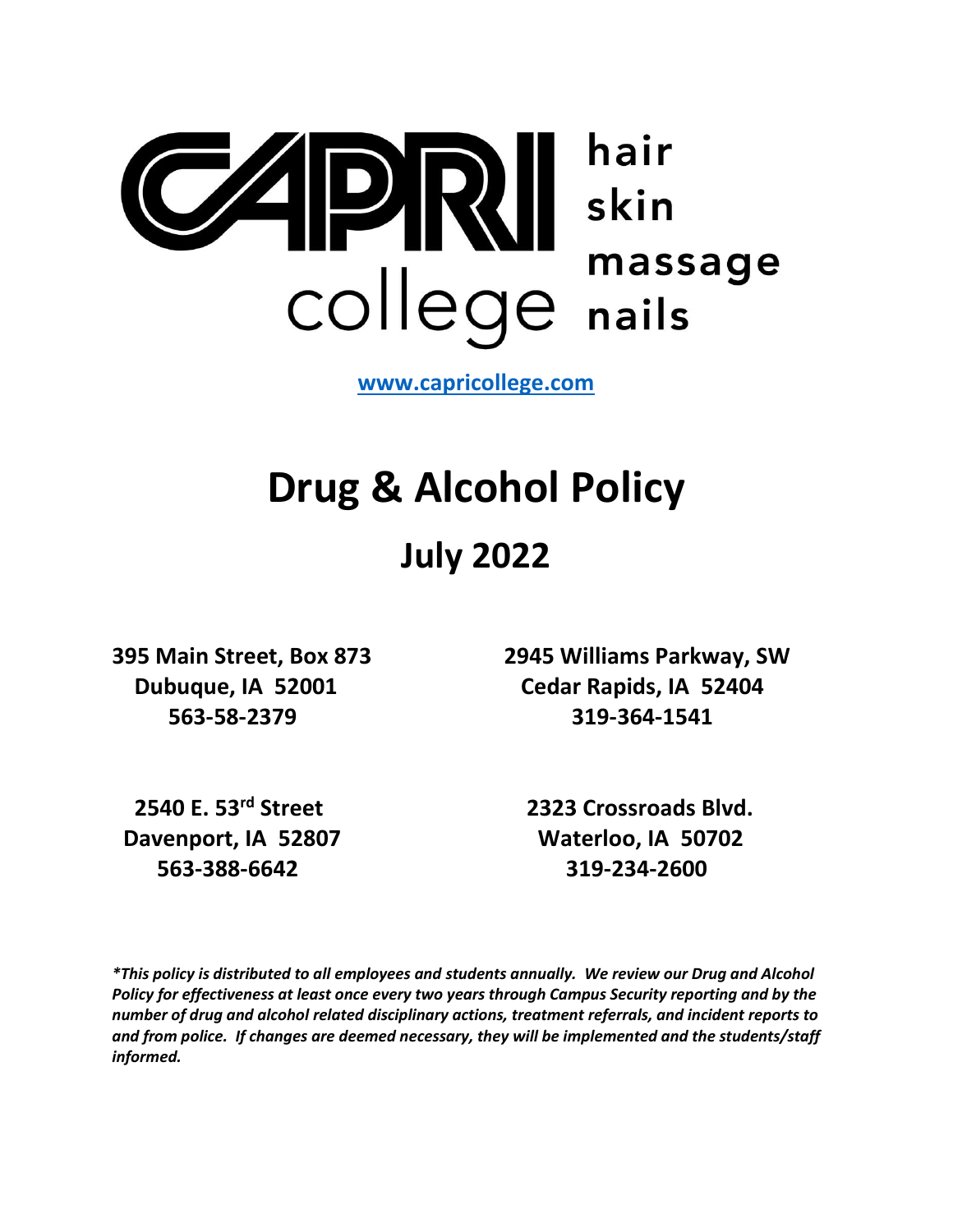

The school is committed to providing a campus environment free of the use of alcohol and illegal drugs. To strengthen that commitment, the school has adopted and implemented a program that seeks to prevent the abuse of alcohol and drugs by its employees and students. The School's polices concerning the use of alcohol and drugs are outlined below. This statement is provided annually to students, faculty and staff of the school in compliance with the requirements of the Drug-Free Schools and Communities Act, Public Law 101-226.

The unlawful manufacture/distribution/dispensation/possession and/or use of a controlled substance (drugs) and the unlawful possession or use, of alcohol are prohibited in and on property owned or controlled by the school.

No employee or student is to report for work, attend class, or participate in a school activity while under the influence of illegal drugs, alcohol, or prescription drugs that would affect his/her performance.

#### **Capri College Disciplinary Sanctions:**

Violation of the policies and laws referenced above by an employee or student will be grounds for disciplinary actions up to and including termination or expulsion in accordance with the applicable school policies. A referral may also be made for prosecution consistent with local, state and federal criminal laws. Disciplinary action taken against a student or employee by the School does not preclude the possibility of criminal charges being filed against that individual. The filing of criminal charges similarly does not preclude action by the school.

The school may conduct searches for illegal drugs or alcohol on School facilities at any time, without prior notice to employees and students. Regarding employees, School Facilities include, without limitation: offices, desks, drawers, cabinets, files, lockers, equipment, including computers, email and voicemail, School vehicles, and any area on the School's premises. Regarding students, School Facilities include, without limitation: desks, drawers, lockers, and any area on the School's premises. These examples are provided as an illustration only and do not create an expectation of privacy in locations not listed.

Students and employees should have no expectation of privacy with respect to items brought onto Company property and/or stored in company facilities. In addition, when the school has a reasonable suspicion that a School policy is being violated that necessitates a search, employees and students may be required to submit to reasonable searches of personal vehicles, parcels, purses, handbags, backpacks, briefcases, lunch boxes, student kits or any other possessions or articles brought on to the company's property.

Employees and students are expected to fully cooperate. Persons entering the premises who refuse to cooperate in an inspection conducted pursuant to this policy may not be permitted to enter the premises. All employees must cooperate in an inspection; failure to do so is insubordination and will result in disciplinary action, up to and including discharge.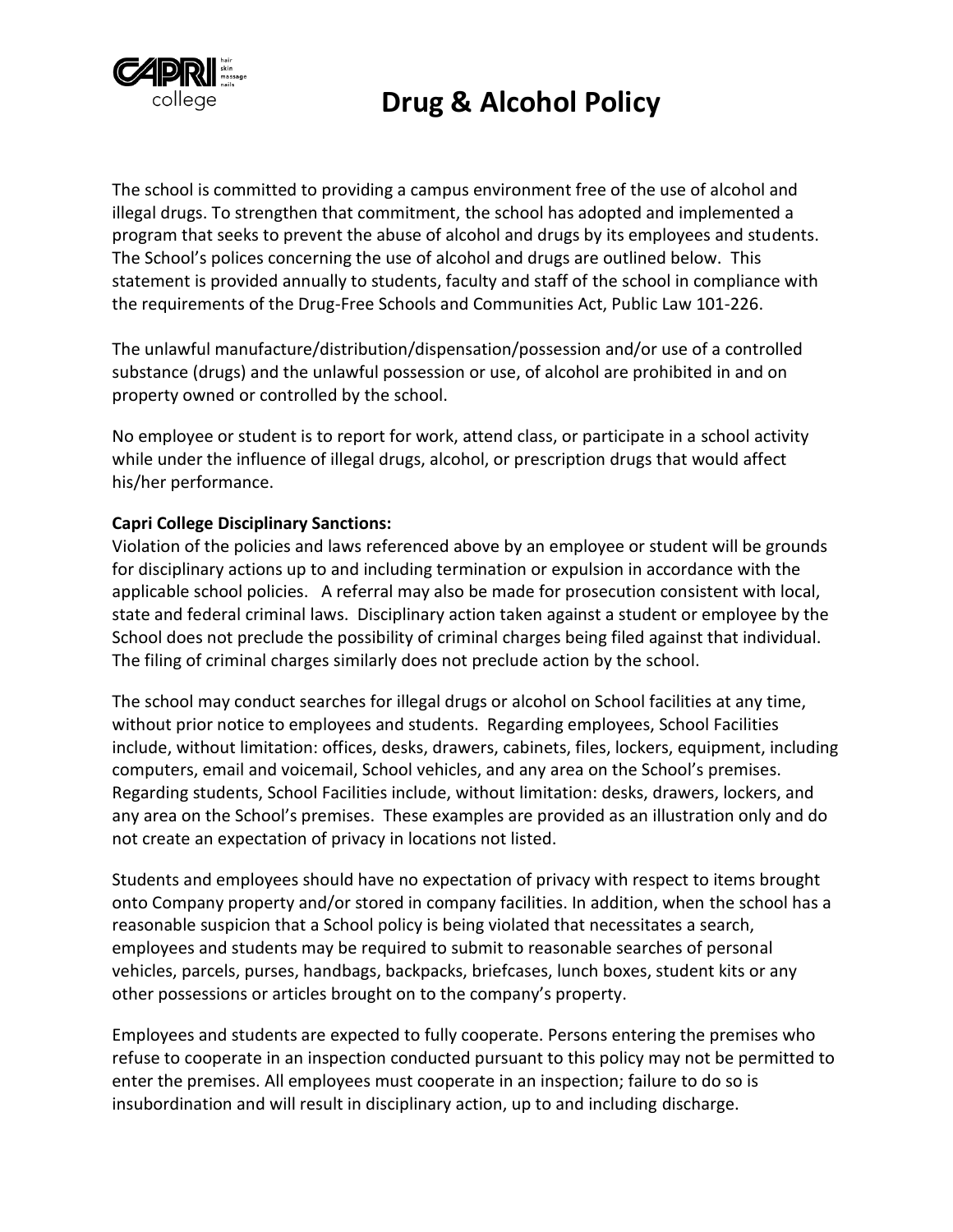

As a condition of employment, school employees must consent to a drug or alcohol screening at any time during employment if the School has reasonable suspicion that the employee is under the influence of drugs and/or alcohol. The refusal to consent to testing may result in disciplinary action, including termination. The school will cover the costs associated with such drug and/or alcohol screening.

#### **Local, State and Federal Sanctions:**

Local State and Federal laws prohibit the possession of alcoholic beverage by persons under age 21. No person may sell, give, serve alcoholic beverages to a person under age 21, and it is unlawful for a person underage to misrepresent his or her age in order to obtain alcohol. It is a crime for any person to possess or distribute a controlled substance (drug).

The State of Iowa has established ordinances regarding alcoholic beverages. Iowa has ordinances that deal with the consumption of alcohol on public streets, sidewalks and/or alleyways. Public intoxication or alcohol consumption is a simple misdemeanor in Iowa. Penalties include a fine of at least \$65 (and up to \$625), up to 30 days in jail, or both.

#### **IOWA Penalties for DRIVING UNDER THE INFLUENCE OF ALCOHOL/DRUGS**

[https://dui.drivinglaws.org/iowa.php\)](https://dui.drivinglaws.org/iowa.php)

| <b>OFFENSE</b>                 | <b>FINE</b>    | JAIL               | <b>LICENSE SUSPENSION</b> |
|--------------------------------|----------------|--------------------|---------------------------|
| 1st                            | Up to \$1250   | 48 hours to 1 year | $180$ days $-1$ year      |
| 2nd                            | \$1875 minimum | 7 days to 2 years  | 1-2 years                 |
| 3 <sup>rd</sup> and Subsequent | \$3125 minimum | 30 days to 5 years | 6 years                   |

#### **Federal Penalties for Illegal Possession of Controlled Substances:**

#### 21 U.S.C. 844 (a)

- 1<sup>st</sup> conviction: Up to 1-year imprisonment and fined at least \$1000 but not more than \$100,000, or both.
- After 1 prior drug conviction: At least 15 days in prison, not to exceed 2 years and fined at least \$2500 but not more than \$250,00, or both.
- After 2 or more prior drug convictions: At least 90 days in prison, not to exceed 3 years and fined at least \$5,000 but not more than \$250,000, or both.

Special sentencing provision for possession of crack cocaine: Mandatory at least 5 years in prison, not to exceed 20 years and fined up to \$250,000, or both, if:

- (a)  $1<sup>st</sup>$  conviction and the amount of crack possessed exceeding 5 grams.
- (b)  $2^{nd}$  crack conviction and the amount of crack possessed exceeding 3 grams.
- (c) 3<sup>rd</sup> or subsequent crack conviction and the amount of crack possessed exceeds 1 gram.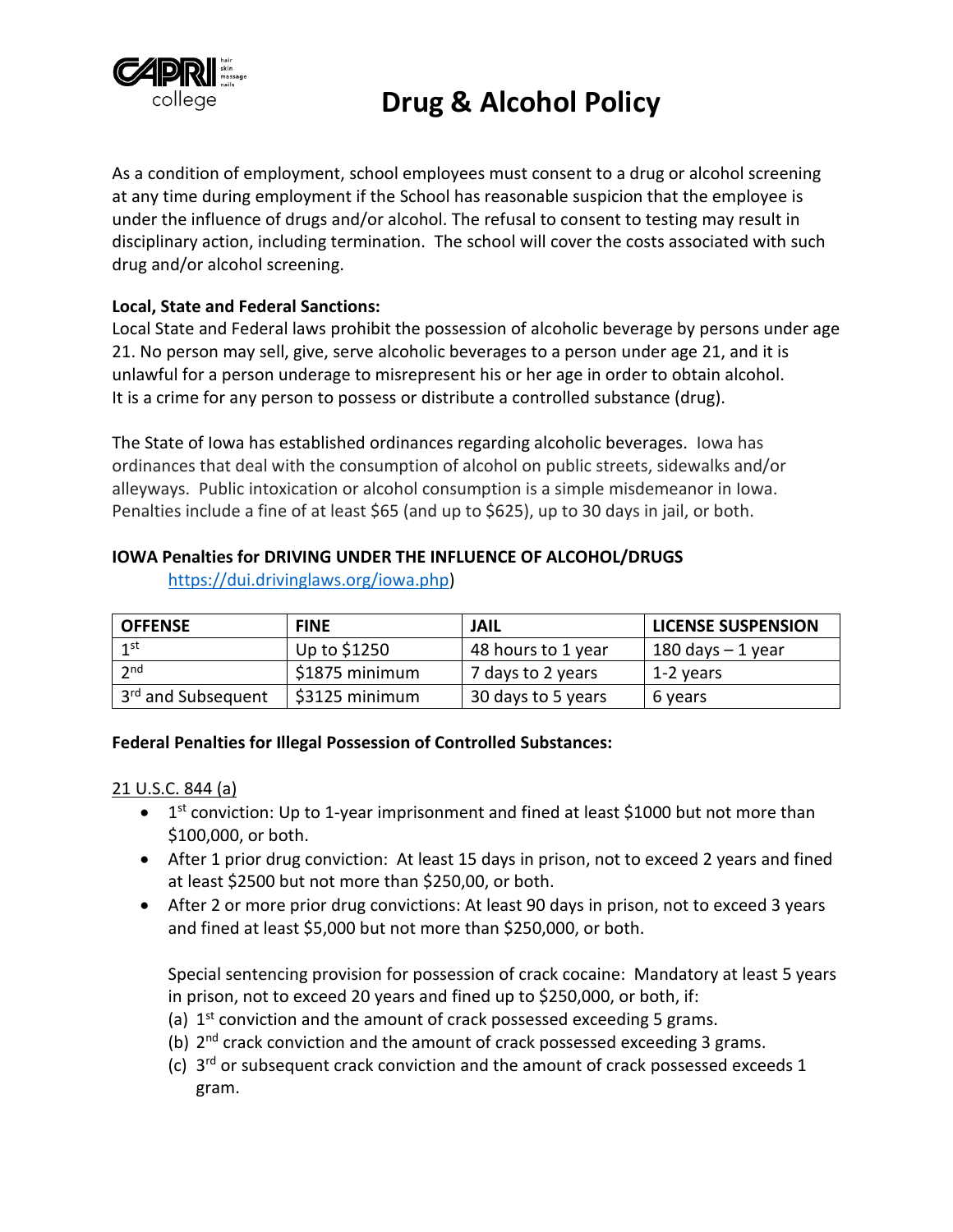

#### 21 U.S.C. 853(a)(2) and 881(a)(7)

Forfeiture of personal and real property used to possess or facilitate possession of a controlled substance if that offense is punishable by more than one-year imprisonment (see special sentencing provisions re: crack.)

#### 21 U.S.C 881(a)(4)

Forfeiture of vehicles, boats, aircraft or any other conveyance used to transport or conceal a controlled substance.

#### 21 U.S.C. 844(a)

Civil fine of up to \$10,000 (pending adoption of final regulations.)

#### 21 U.S.C. 853a

Denial of Federal benefits, such as student loans, grants, contracts, and professional and commercial licenses, for up to 1 year for first offense, up to 5 years for second and subsequent offenses.

#### **Health Risks Associated with use and abuse of Alcohol and Illegal Drugs:**

Alcohol consumption causes a number of marked changes in behavior. Even low doses of alcohol significantly impair the judgment and coordination required to drive a car safely, increasing the likelihood that the driver will be involved in an accident. The use of even small amounts of alcohol by a pregnant woman can damage the fetus. Low to moderate doses of alcohol also increases the likelihood of a variety of aggressive acts.

Moderate to high doses of alcohol cause marked impairment in higher mental functions, severely altering a person's ability to learn and remember information. Heavy use may result in chronic depression and suicide and may also be associated with the abuse of other drugs. Very high doses can cause respiratory depression and death. If combined with other depressants of the central nervous system, much lower doses of alcohol will produce effects described above for very high doses. Long-term, heavy alcohol use can cause digestive disorders, cirrhosis of the liver, circulatory system disorders and impairment of the central nervous system, all of which may lead to early death.

Repeated use of alcohol can lead to dependence, and at least 15-20 percent of heavy users eventually will become problem drinkers or alcoholics if they continue drinking. Sudden cessation of alcohol intake is likely to produce withdrawal symptoms, including severe anxiety, tremors, hallucinations and convulsions, which can be life threatening. The use of illegal drugs, and the misuse of prescription and other drugs, poses a serious health threat. For example, the use of marijuana (cannabis) may cause impairment of short-term memory, comprehension, and ability to perform tasks requiring concentration.

The use of marijuana also may cause lung damage, paranoia and possible psychosis. The use of narcotics, depressants, stimulants and hallucinogens may cause nervous system disorders and possible death as the result of an overdose. Illicit inhalants can cause liver damage.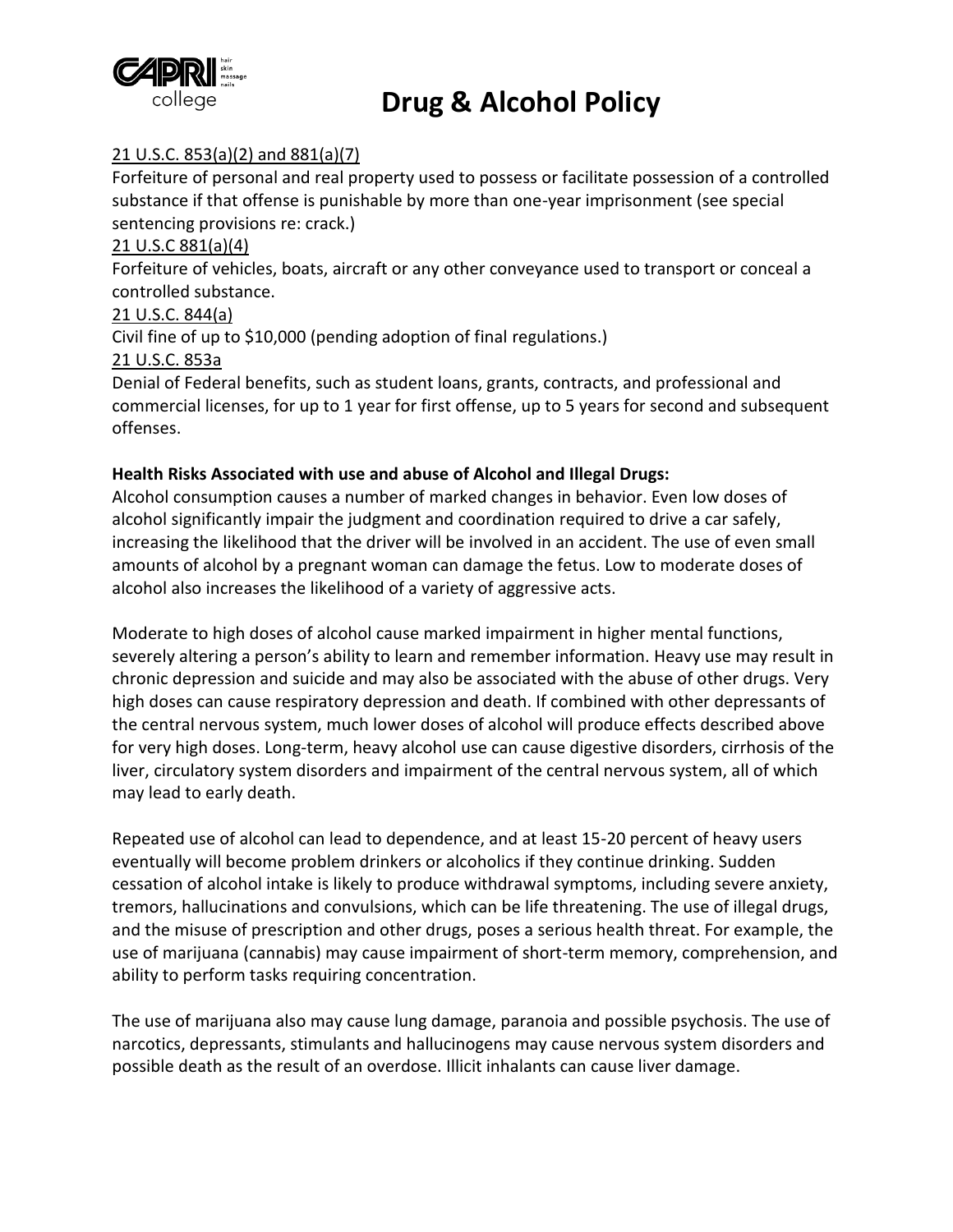

There are significant risks associated with the use of alcohol and drugs. These risks include impaired academic or work performance; lost potential; financial problems; poor concentration; blackouts; conflicts with friends and others; vandalism, theft and murder, sexual assault and other unplanned sexual relationships; spouse and child abuse; sexually transmitted diseases; and unusual or inappropriate risk-taking which may result in physical or emotional injury or death.

The school maintains drug and alcohol education information that can be obtained from the Student Services Director.

#### **Federal Drug Free Work-Place Requirements:**

The following are required of the school and its employees and students:

1. An employee or student shall notify his or her supervisor, or other appropriate management representative, of any criminal drug statute conviction for a violation occurring in the workplace no later than (5) days after such conviction.

2. The School shall notify any federal contacting agency within ten days of having received notice that an employee or student engaged in the performance of such contract or grant has had a criminal drug statute conviction for a violation occurring in the workplace.

3. The School will take appropriate action against any employee or student who is convicted for a violation occurring in the workplace and will require the employee or student's satisfactory participation in a drug abuse assistance or rehabilitation program.

#### **Standards of Conduct:**

The Drug and Alcohol Prevention Program policy applies to all Employees/students. The unlawful possession, use, or distribution of elicits drugs and/or alcohol is strictly prohibited at this school. Employees/Students not complying with these standards will be subject to institutional sanctions. The prohibitions for use, possession, and distribution of illegal drugs or alcohol apply to all students on school property or as part of any school activity.

#### **Title IV Eligibility Related to Selective Service Registration and Drug-Related Convictions:**

The FAFSA Simplification Act made changes to remove the requirement that male students register with the Selective Service before the age of 26 to be eligible for federal student aid and the suspension of eligibility for Title IV aid for drug-related convictions that occurred while receiving Title IV aid. However, the questions will remain on the FAFSA application. Failure to register with Selective Services or having a drug conviction while receiving federal Title IV aid will no longer impact a student's Title IV aid eligibility.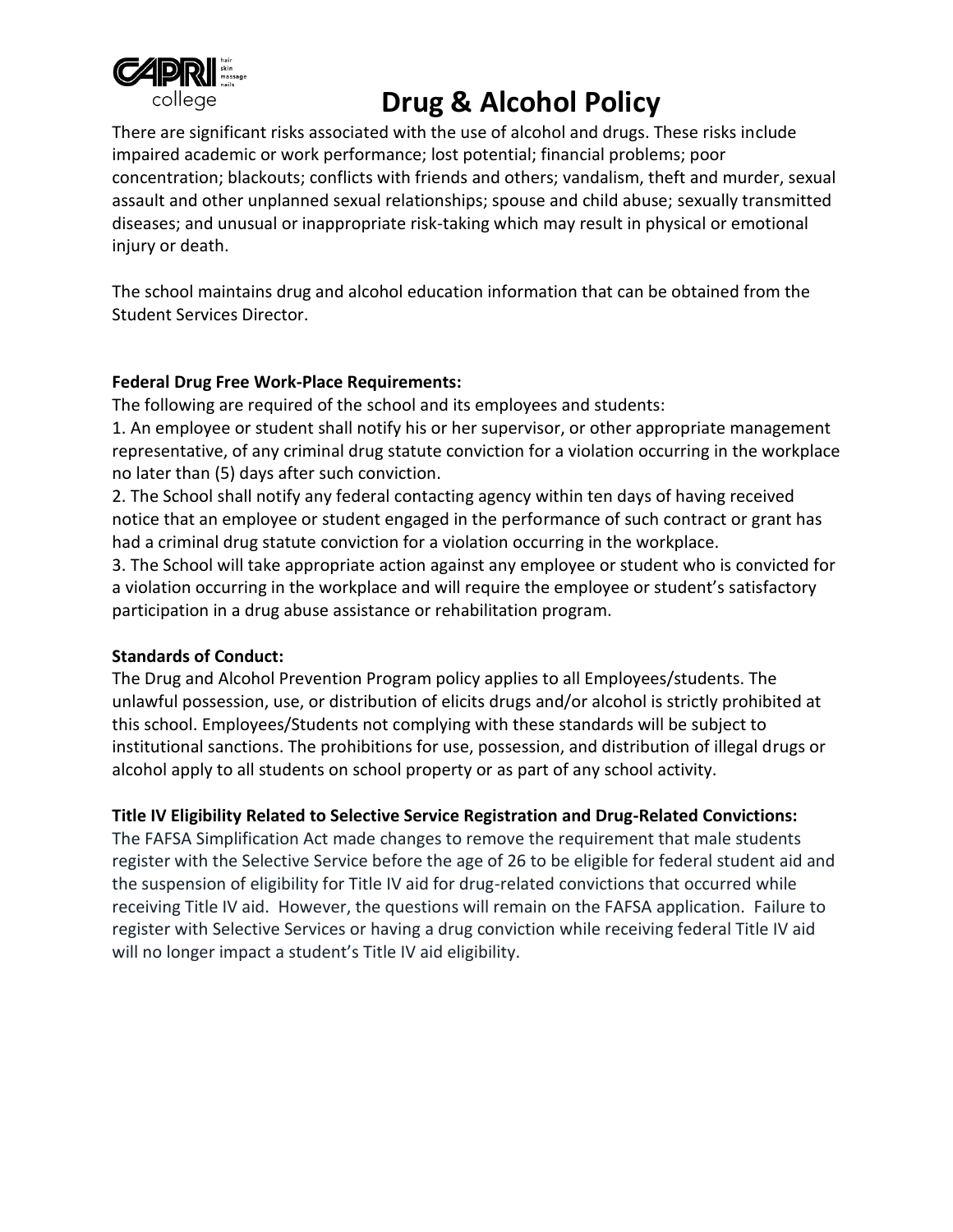

#### **RESOURCES (by Capri Location) for Information or Help**

#### **CEDAR RAPIDS, IA**

| Area Substance Abuse Council    | 319-390-4611       | www.asac.us/                                |
|---------------------------------|--------------------|---------------------------------------------|
| Cedar Rapids Police             | 319-268-5491<br>or | www.cedar-rapids.org/local_government/      |
| Department                      | 911                | departments $g - v/police/index.php$        |
| <b>Crisis Center</b>            | 319-362-2174       | www.foundation2.org/                        |
| <b>Waypoint Domestic Abuse</b>  | 319-363-2093       | www.waypointservices.org/                   |
| Mercy Hospital                  | 319-398-6011       | www.mercycare.org/                          |
| St. Luke's Hospital             | 319-369-7211       | www.unitypoint.org/cedarrapids/default.aspx |
| Poison Control Center           | 800-222-1222       | www.iowapoison.org/                         |
| Sexual Assault Intervention     | 319-363-2093       | www.waypointservices.org/                   |
| Capri College School Director-  | 319-364-1541 x 203 | clfiegen@capricollege.com                   |
| Chris Fiegen                    |                    |                                             |
| Capri College Student Services- | 319-364-1541 x 206 | shollingshead@capricollege.com              |
| Sara Hollingshead               |                    |                                             |

#### **DAVENPORT, IA**

| Center for Alcohol & Drug       | 563-322-2667       | www.cads-ia.com             |
|---------------------------------|--------------------|-----------------------------|
| Services                        |                    |                             |
| Davenport Police Department     | 563-326-7979<br>or | www.cityofdavenportiowa.com |
|                                 | 911                |                             |
| Safe Path Crisis Line - Sexual  | 563-326-9191       | www.famres.org              |
| Assault                         |                    |                             |
| <b>Genesis Medical Center</b>   | 563-421-1000       | www.genesishealth.com       |
| Trinity Medical / Unity Point   | 563-779-5000       | www.unitypoing.org          |
| Health                          |                    |                             |
| Poison Control Center           | 800-222-1222       | www.poison.org/             |
| Family Resources - Domestic     | 309-797-1777       | www.famres.org              |
| Abuse                           |                    |                             |
| Capri College School Director-  | 563-388-6642 x     | abailey@capricollege.com    |
| Amy Bailey                      | 203                |                             |
| Capri College Student Services- | 563-388-6642 x     | rpeyton@capricollege.com    |
| Robin Peyton                    | 204                |                             |